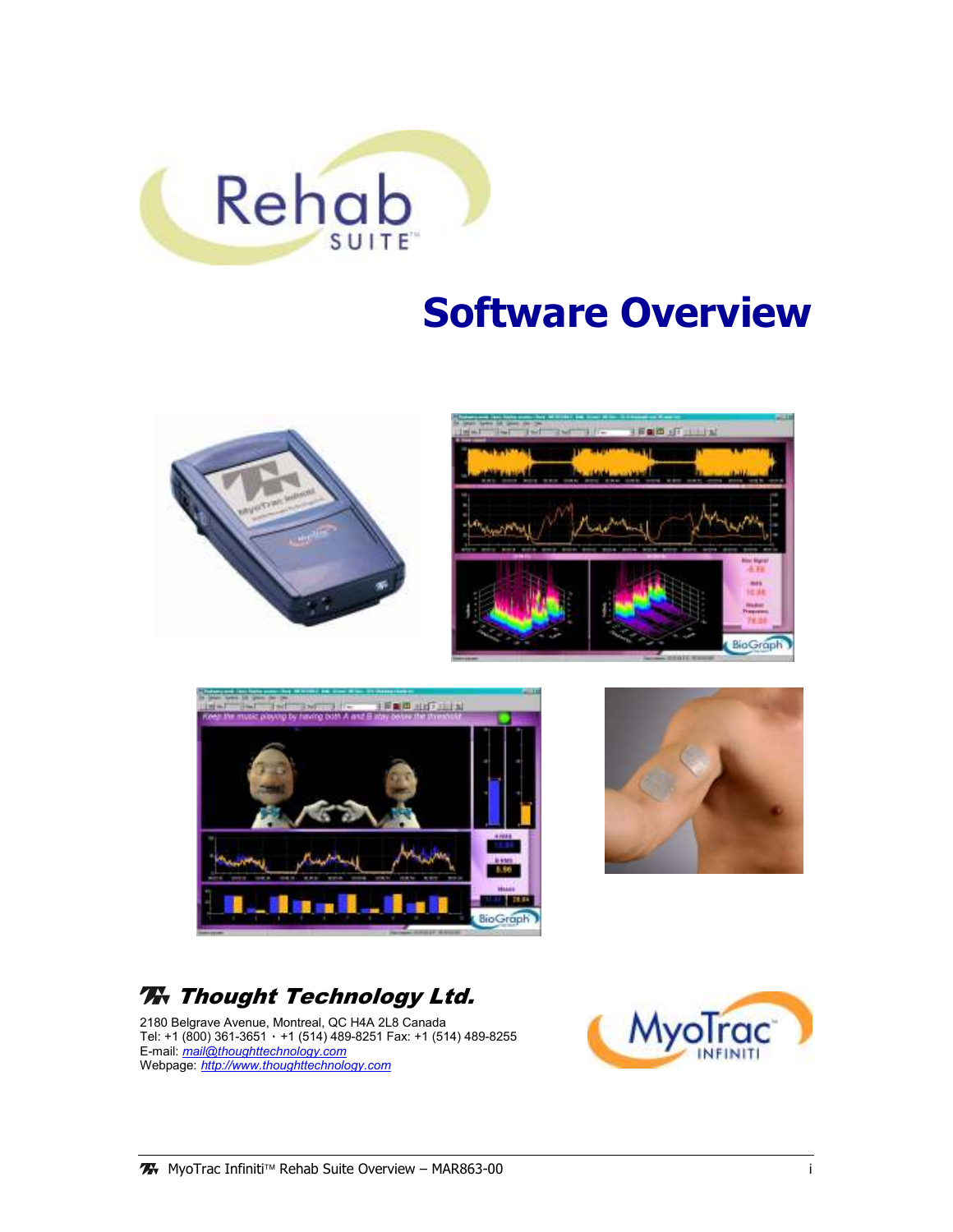## **TABLE OF CONTENTS**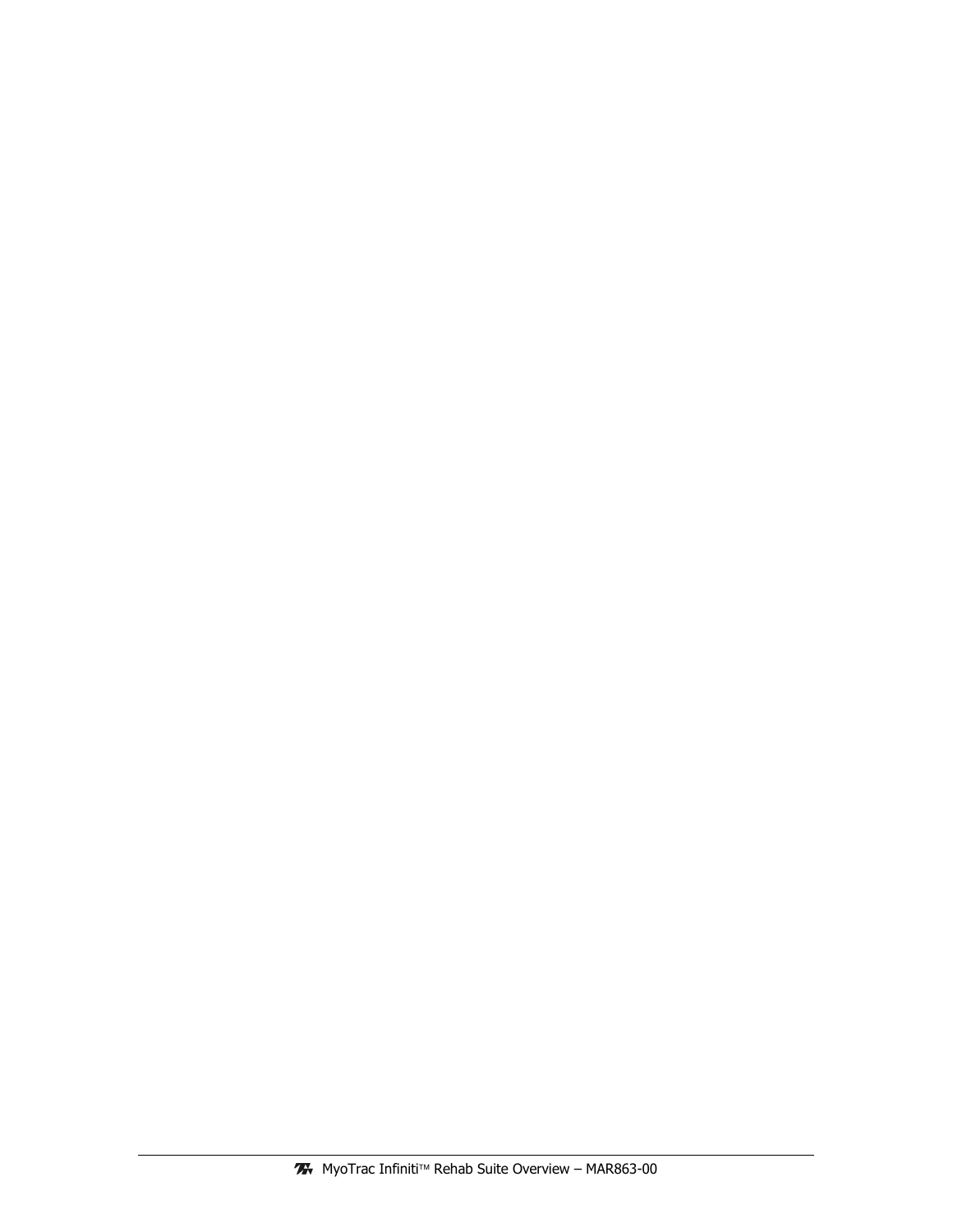## **INTRODUCTION**

SEMG biofeedback involves measuring the subject's muscle tension and conveying such information to them in real-time in order to raise their awareness and conscious control of the related movement. It accelerates both the therapist's instruction to the patient, and the patient's ability to complete specific movements. Its role in controlling urinary and fecal incontinence is widely recognized and well-established.

By providing the user, and their therapist, access to muscular information about which they are both generally unaware, SEMG biofeedback provides accurate, reliable, measurable, objective data to augment and support the subjective reporting of the patient and observations of the therapist.

Microvolt (millionths of a volt) measurement values of muscle activity can be recorded and used to provide instant feedback for motivation, learning and improved rehabilitation. They can also be turned into trend reports (within and/or across sessions) to demonstrate with objective numbers the value of the therapy both to the patient and to the service provider or payer.

### This document is a brief overview of the exciting features in Rehab Suite 4.0. Detailed information is provided in the suite manual upon purchase of the product.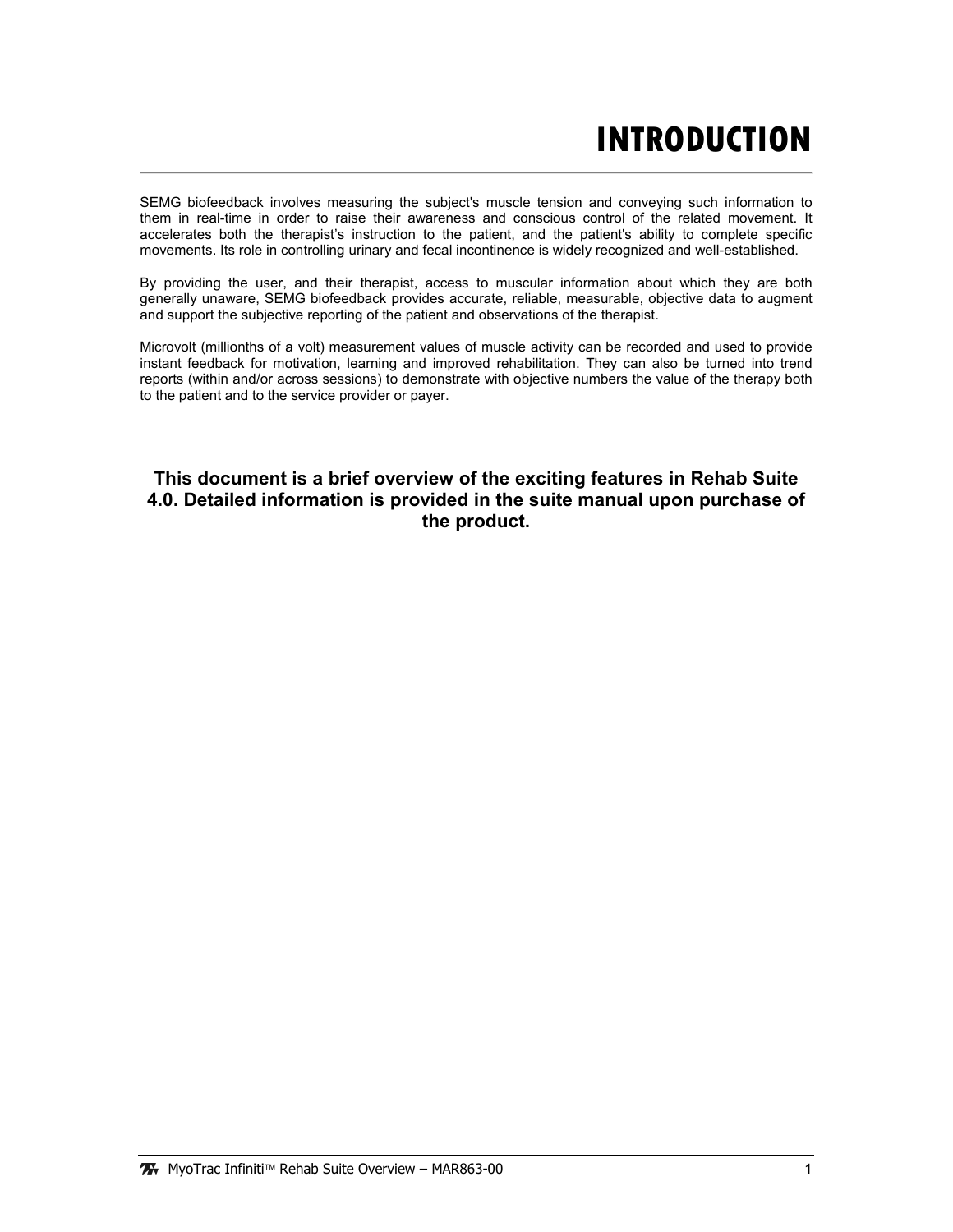## **INSTALLATION AND SYSTEM REQUIREMENTS**

If you do not have the BioGraph Infiniti software setup in your computer, please follow the Installation Instructions provided to install the program. Then follow similar steps to install the Rehab Suite.

Please make sure that your computer meets the following requirements before you install the BioGraph Infiniti software:

### Recommended

- IBM PC compatible, AMD Athlon XP 3000 or higher, Pentium P4 CPU speed 3 GHz or higher or equivalent mobile Laptop CPU.
- Desktop or Laptop with two monitor capability
- Microsoft® Windows® 2000 with Service Pack 4, or Windows XP with Service Pack 2, or Windows Vista.
- 50-60 gigabytes hard disk space for video recording and processing. (The software needs 2.5 gigabytes to install and run on available hard drive space)
- Memory, 512 MB of RAM or more
- CD ROM or DVD drive (DVD drive is required for DVD functions in BioGraph Infiniti)
- XVGA graphic card (1024 x 768) or higher resolution adapter & monitor
- 32 bit Sound Blaster compatible sound card & speakers
- 1 to 4 USB ports, depending on the desired number of MYOTRAC INFINITI encoders
- Mouse or compatible pointing device
- MS Word 97 or higher (for printing purposes)
- Compact Flash Reader (For use with compact flash card only)
- Webcam 30 frames per second (for video purposes only)
- Internet access (for updating Software).

#### Update Information

Periodically, updates may become available for the BioGraph Infiniti software. Please contact your local distributor or visit our website www.thoughttechnology.com for further information on how to obtain updates.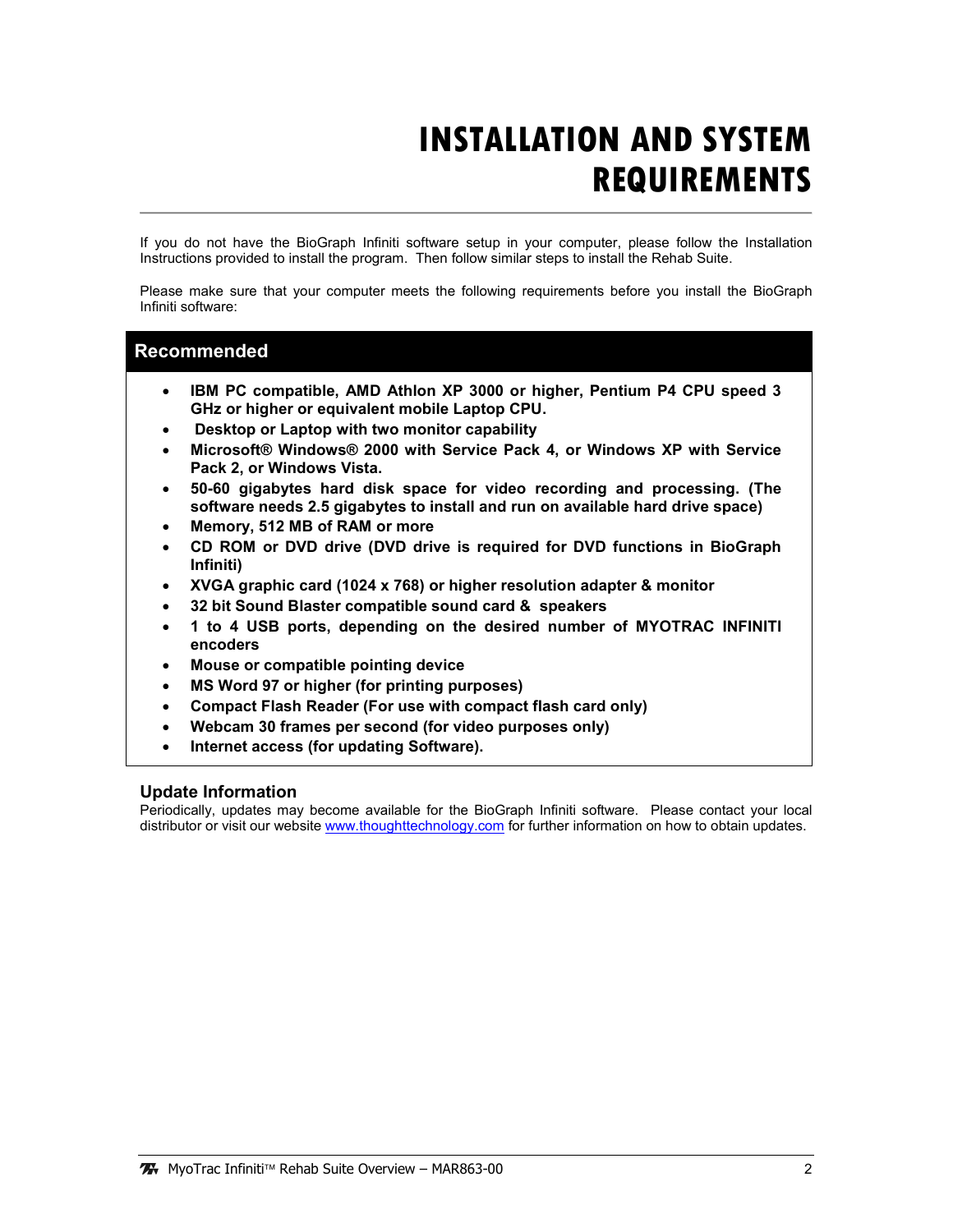## **Skeletal Muscle Rehabilitation**

This chapter focuses on skeletal muscle rehabilitation.

Two types of protocols are described:

- Assessment protocols
- Training protocols (training techniques)

The following chart suggests how to use the different protocols. Assessment protocols help you to evaluate the condition of your patient, before, during and after the treatment, and to choose the appropriate training technique. For each technique, a choice of various protocols (screens) is proposed, allowing you to adapt the training to the patient and the exercise you want them to perform.



The protocols can be in the form of open display screens (free sessions) or scripts (directed sessions), as described in the Quick Start section.

All the assessment protocols are scripts. The training protocols are open display screens. For open display screens, select the channel set Skeletal Muscle Rehabilitation.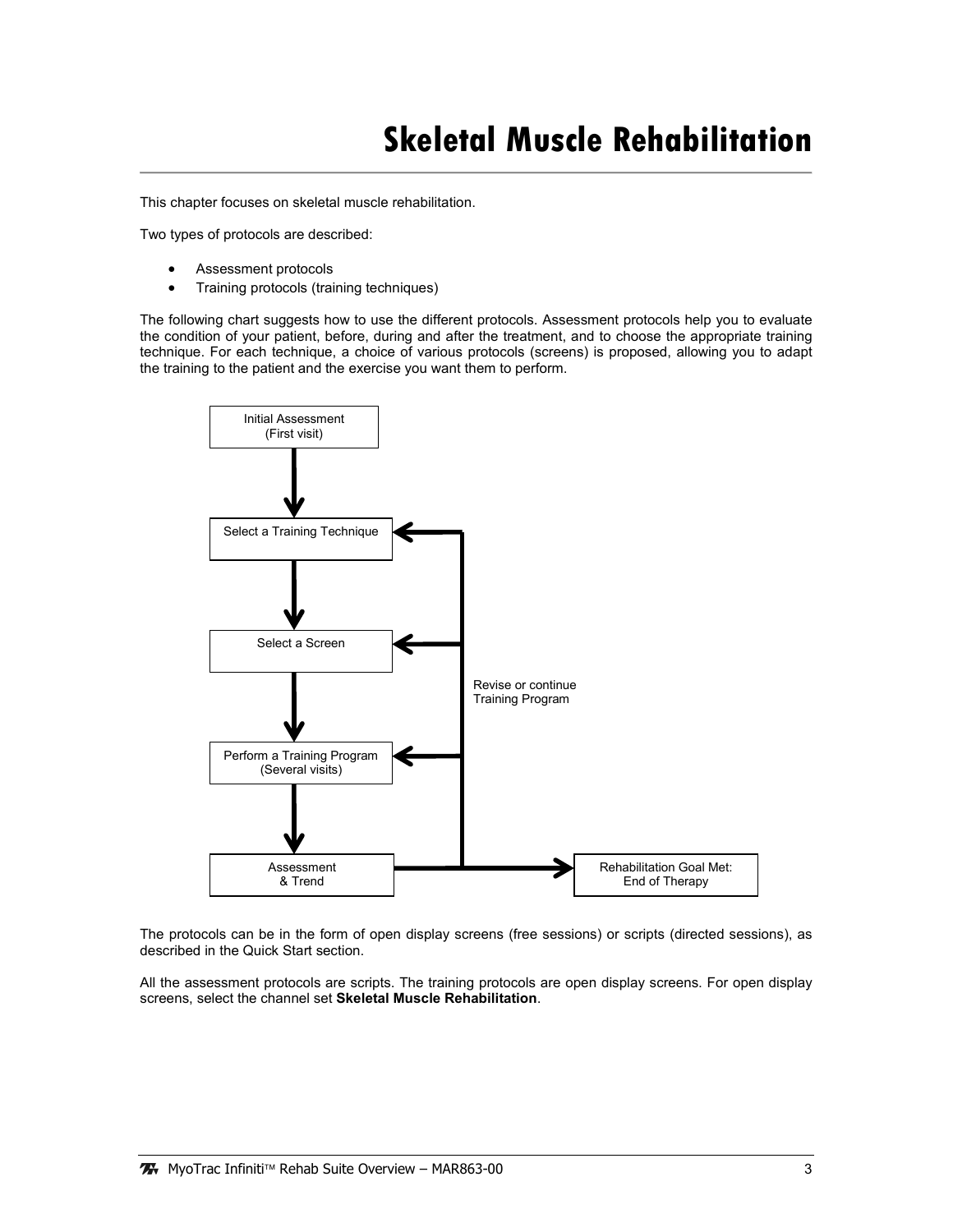## ATTACHING ELECTRODES – PREPARATION FOR TREATMENT



In order to use EMG surface electrodes with the extender cable, you must attach the two black DIN-to-Snap adaptors to the pins of the cable, as shown in the picture.

For EMG, the blue (positive) and yellow (negative) connectors are for the active electrodes, the black one is for the reference.

Connect the EMG electrodes to the DIN cable, using the adaptors, and connect the cable to one input of the device.

Before applying electrodes, be sure the skin surface is clean and dry. Palpate the muscle to locate it.

Then place the electrodes on the muscle along the muscle fibers as illustrated.

Make sure the electrodes are placed firmly on the skin, and make good contact between the skin and electrodes.

It is recommended to put conductive electrode paste or cream on the EMG electrodes (grey area only) before applying them to the skin.

Then place the reference electrode (black connector) anywhere on the body, but more proximally than the active electrodes (yellow and blue connectors), as shown on the picture.



Example of placement for EMG (Wrist and Finger Extension)

For more examples of electrode placements, please refer to your clinical guide, installed on your computer with the other user documents (click on the BioGraph Infiniti Docs & Editors icon on your desktop).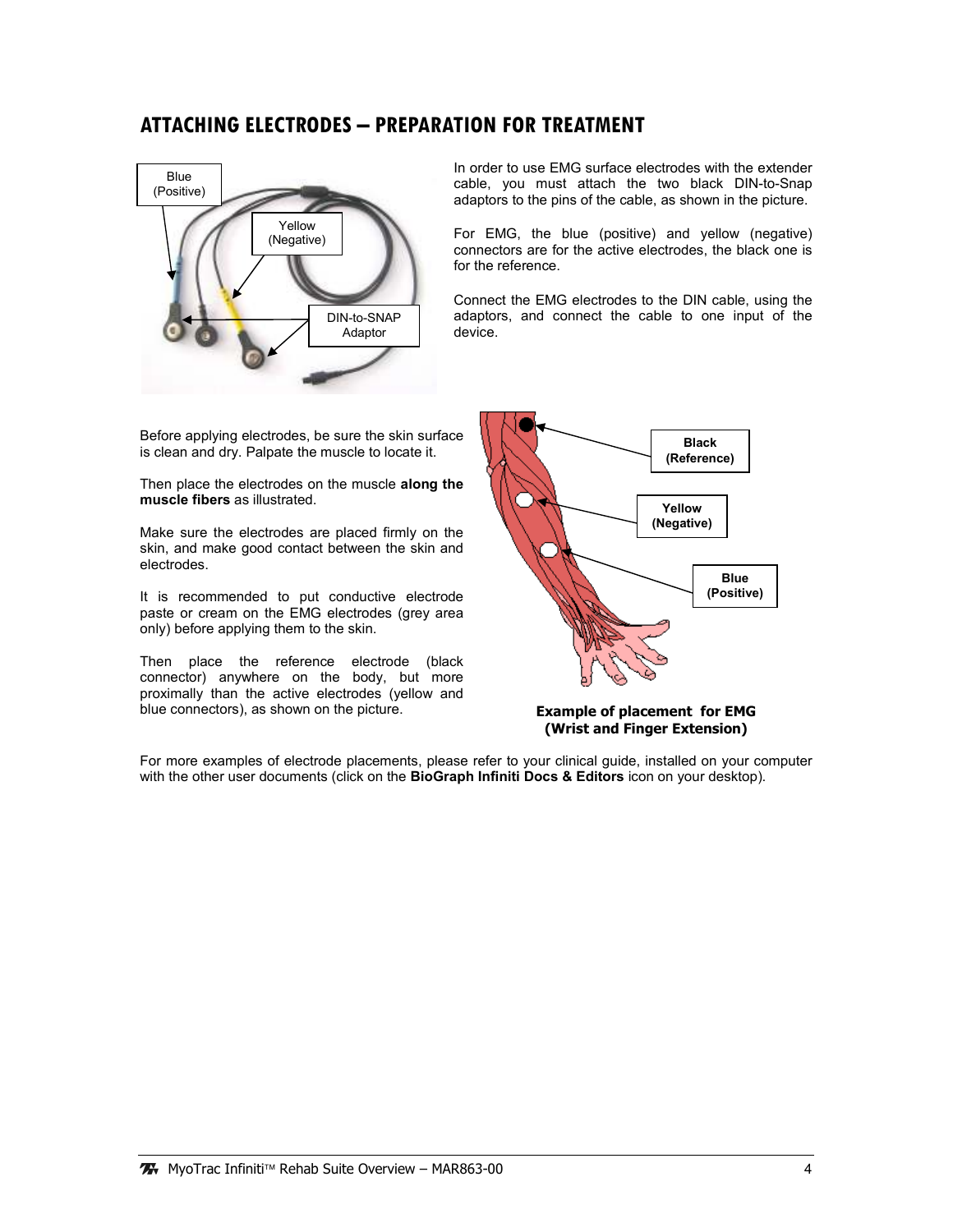## ASSESSMENT PROTOCOLS (SCRIPTS)

The assessment protocols are an asset to the standard examination of your patient. They allow you to objectively quantify and document the state of your patient's muscles.

They will help you to detect hypo-tonicity, hyper-tonicity, faulty timing and faulty multi-muscle contraction, and to decide on the training technique to use.

All the assessment protocols are kept in the **Assessment** script category.

#### SHORT AND SIMPLE PROTOCOLS

These protocols can be performed at the beginning of each visit. They allow you to quickly assess the patient's muscle condition and get the training parameters of the day (since a patient's condition can change over time).

#### **BASELINE**

This protocol measures the resting level of the muscle. The patient must be asked to totally relax the muscle.

#### MAXIMAL FORCE

This protocol measures the maximal force of the muscle. The maximal force is the highest level of voluntary contraction that a person can achieve without inducing unacceptable pain.

#### ENDURANCE (or RESISTANCE)

This protocol assesses a sustained contraction. The patient contracts as strongly as they can during an extended period (about 20 seconds). This monitors the recruitment of the slow twitch fibers (muscle endurance). The contraction should be performed against static resistance (isometric contraction).

#### ADVANCED PROTOCOLS

#### 1 CHANNEL EMG ASSESSMENT (FOR ONE MUSCLE)

This is a complete assessment of the muscle with 5 activities: pre baseline, fast flicks (rapid contractions), work/rest, endurance (resistance) and post baseline. This script will help you to detect potential hypo/hyper tonicity (max work, mean rest) or velocity (onset & release time).

#### 2 CHANNEL EMG ASSESSMENT (FOR TWO MUSCLES)

This protocol can be used to compare agonist and antagonist muscles, or measure a bilateral difference.

#### SPECIALIZED PROTOCOLS

SEMG is widely used in the evaluation of low back pain, patellofemoral pain and unstable shoulder.

#### LOW BACK PAIN EVALUATION

This script allows you to assess low back pain.

#### PATELLOFEMORAL PAIN EVALUATION

This script allows you to assess patellofemoral pain.

#### UNSTABLE SHOULDER EVALUATION

This script allows you to assess shoulder instability.

## TRAINING PROTOCOLS

This section suggests several training protocols for your rehabilitation program. For each protocol, a series of training screens are recommended.

#### ISOLATION OF TARGET MUSCLE ACTIVITY

#### THRESHOLD-BASED RELAXATION TRAINING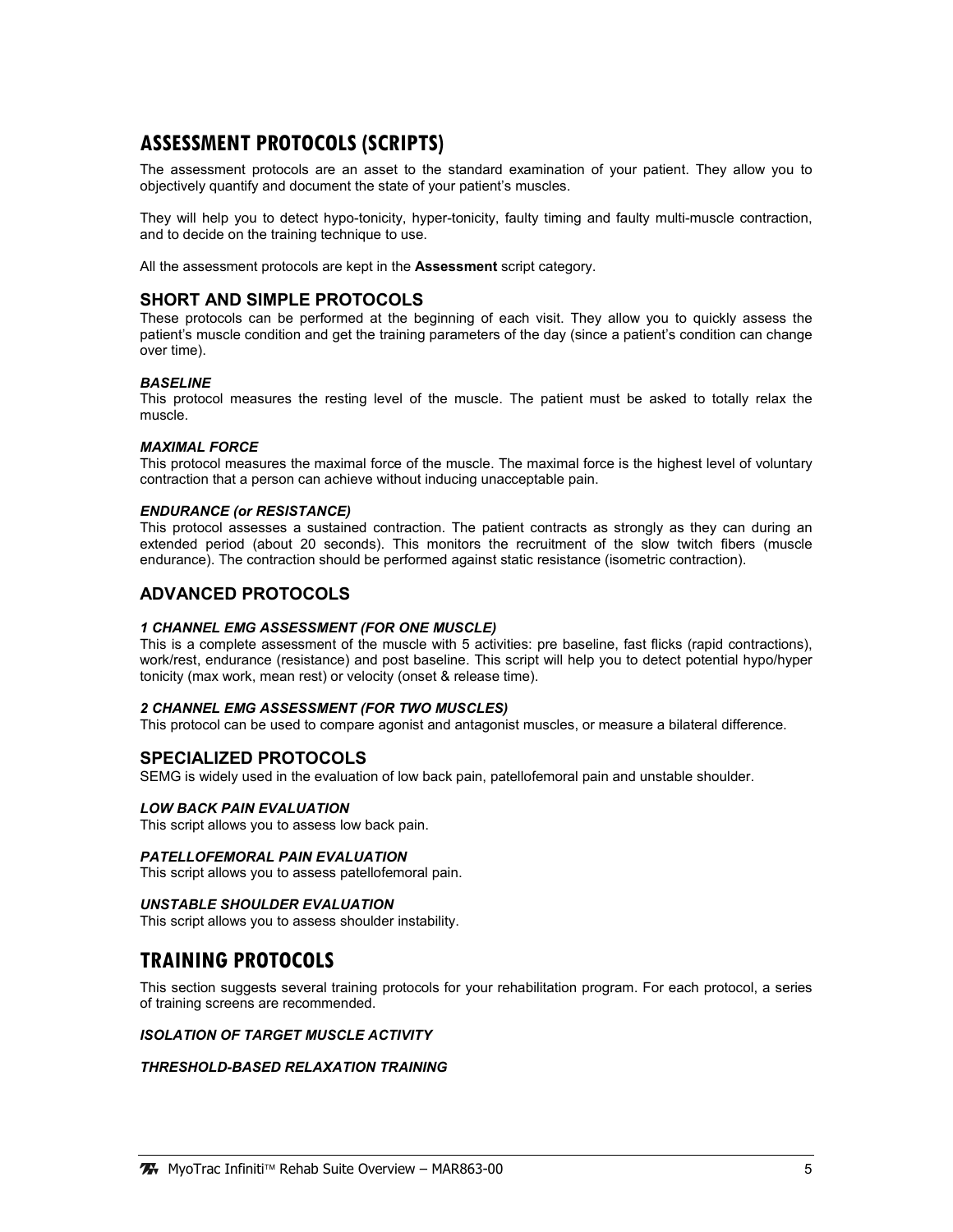#### THRESHOLD-BASED STRENGTHENING

TENSION RECOGNITION

TENSION DISCRIMINATION TRAINING

BILATERAL EQUILIBRATION TRAINING

MOTOR COPY TRAINING

PROMOTION OF CORRECT MUSCLES SYNERGIES AND RELATED COORDINATION PATTERNS

POSTURAL TRAINING

SELECTION OF THERAPEUTIC EXERCISES

## TRAINING SCREENS

These screens are designed to be used with one or several training protocols. They have various displays and audio/visual feedbacks. You can select up to 5 screens for the same sessions. This allows you to change your training goal or technique on the fly.

You can adapt screens to your patient and training goal by changing the scale and thresholds (when not automatic).

### CATEGORY: RELAXATION

These screens are designed for muscle deactivation training and ultimately total relaxation.

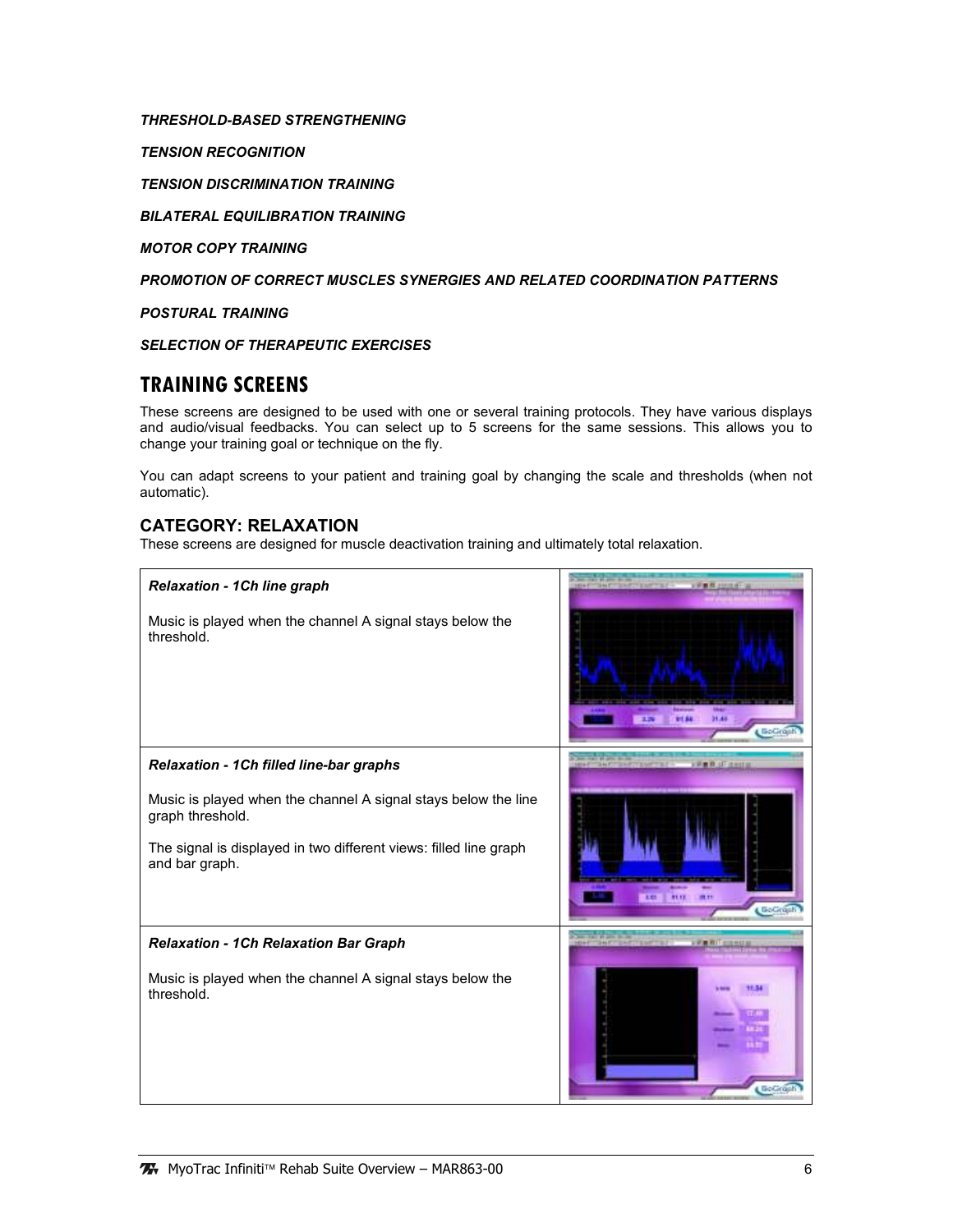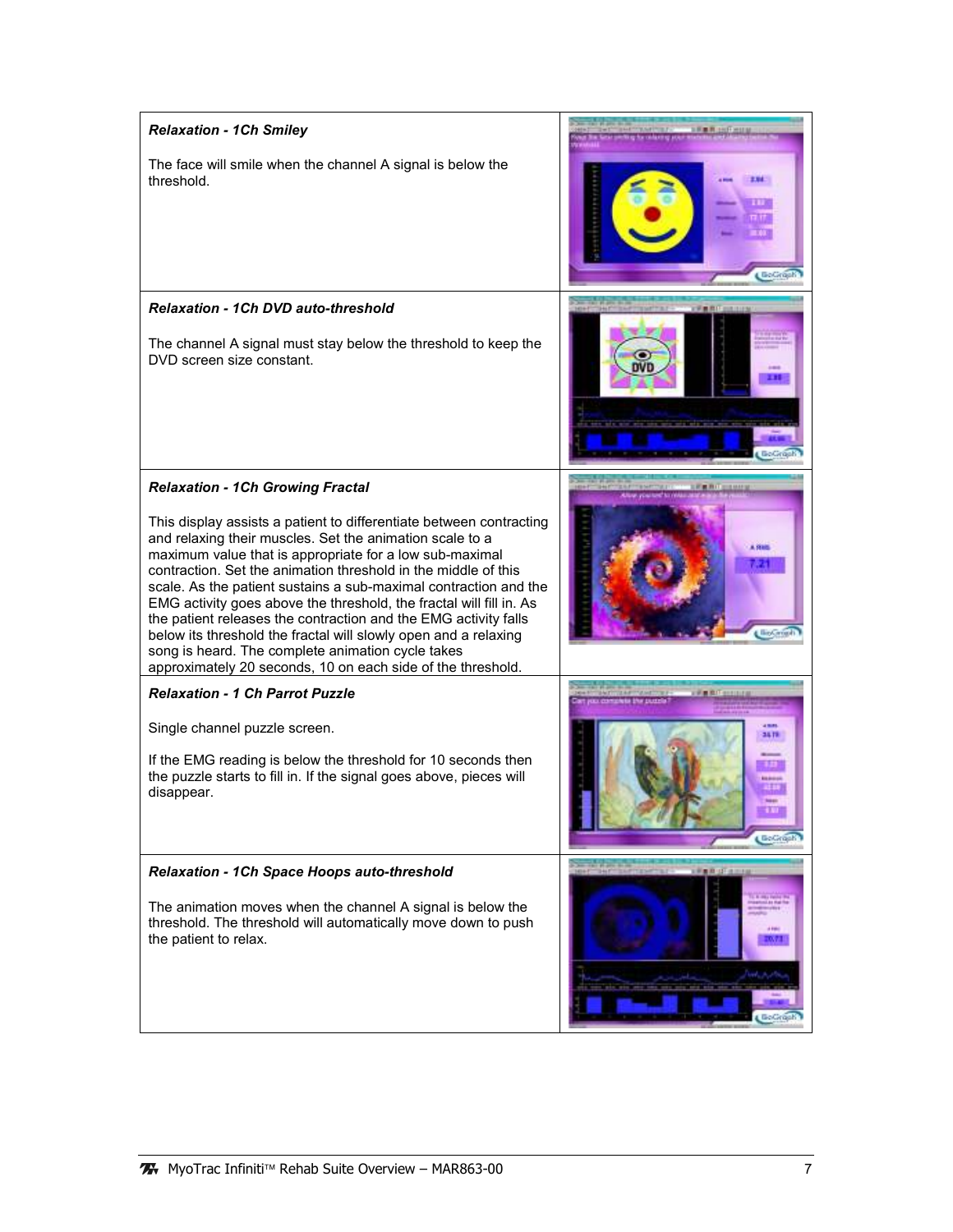| <b>Relaxation - 1Ch Knee Flexion</b><br>The animation is controlled by the signal and the threshold.<br>When the signal is below the threshold, the leg relaxes; when<br>above, it straightens. Adjust the threshold by moving the orange<br>line up or down.                                                                                                           | 長書期 1日 法出口                       |
|-------------------------------------------------------------------------------------------------------------------------------------------------------------------------------------------------------------------------------------------------------------------------------------------------------------------------------------------------------------------------|----------------------------------|
| <b>Relaxation - 1Ch Wrist Flexion</b><br>The animation is controlled by the signal and the threshold.<br>When the signal is below the threshold, the wrist relaxes; when<br>above, it straightens.<br>Adjust the threshold by moving the orange line up or down.                                                                                                        | <b>WHITERRIE</b><br><b>BoCan</b> |
| <b>Relaxation - 2Ch Relaxation with DVD</b><br>The DVD will resume playing when both channels A and B are<br>below the threshold.                                                                                                                                                                                                                                       |                                  |
| <b>Relaxation - 2Ch Shrinking Heads auto-threshold</b><br>Music is played when both channels A and B (bar graphs on the<br>Iright) are below the threshold. The two heads must have the<br>same size, which means both signals must be at the same level.<br>Channel B could be connected to the healthy site, in order to use<br>it as a model for the unhealthy site. |                                  |

### CATEGORY: STRENGTHENING

These screens are designed for muscle activation training and ultimately strengthening. The scale should be adjusted according to the maximal force and the threshold to the training goal.

The three first screens show a classic view of the signal with bar graphs and line graphs.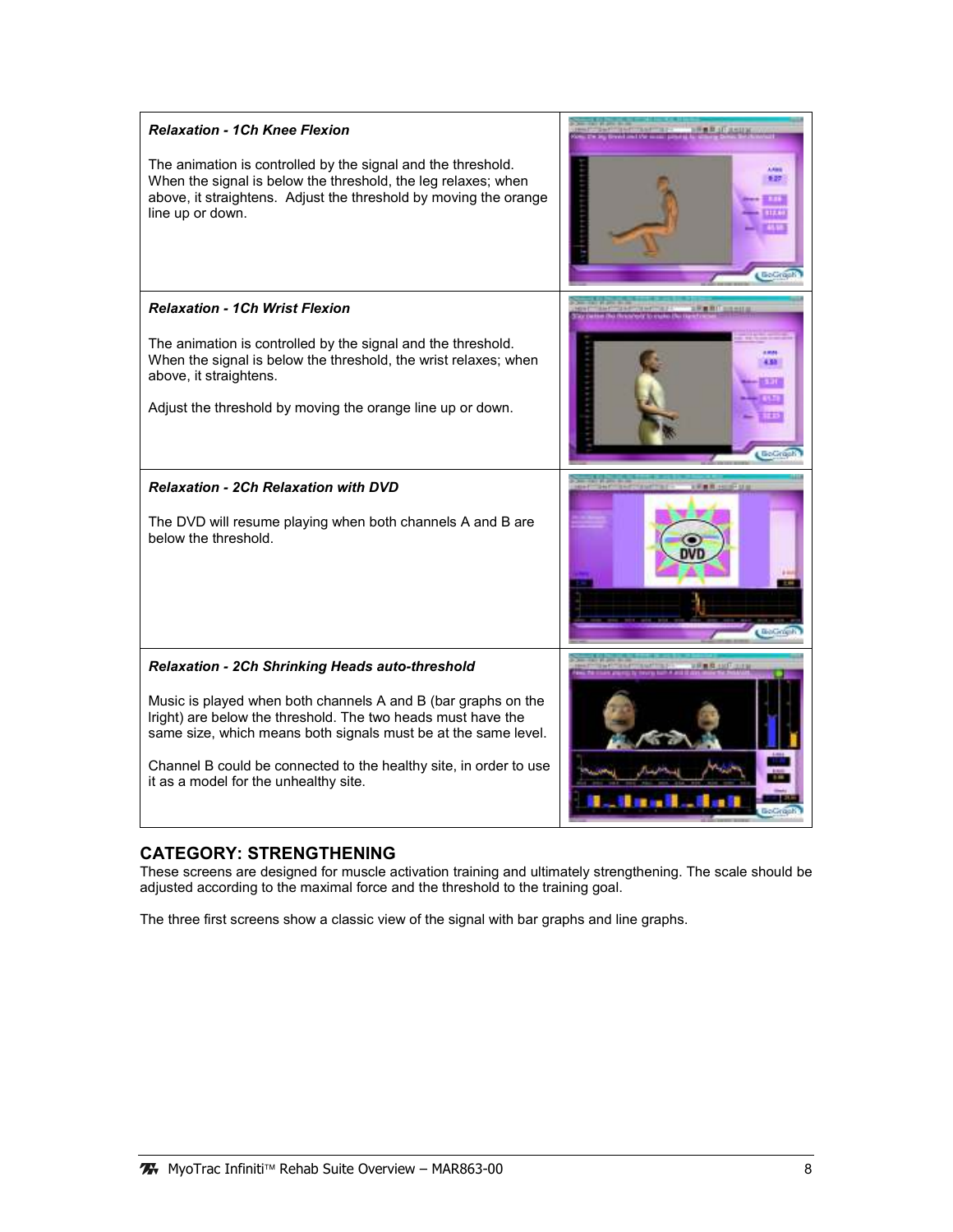| <b>Strengthening - 1Ch Bargraph</b><br>This screen graphs the channel A signal on a bar graph and also<br>displays statistics.<br>A sound plays when the signal goes above the threshold.                   | BioGyl  |
|-------------------------------------------------------------------------------------------------------------------------------------------------------------------------------------------------------------|---------|
| Strengthening - 1Ch filled linegraph<br>The signal changes color, and bolero music plays, when channel<br>A goes above the threshold.                                                                       | BioGri  |
| Strengthening - 1Ch filled line-bar graphs<br>The signal changes color, and music plays, when channel A<br>goes above the line graph threshold.<br>The bar graph also displays the EMG levels in real time. | BioGria |

The four next screens provide a more interesting feedback to the patient. Each screen requires the patient to hold the contraction for a longer period of time.

| <b>Strengthening - 1Ch Smiley</b>                                                                                                                                                                                                                                                                        |                  |
|----------------------------------------------------------------------------------------------------------------------------------------------------------------------------------------------------------------------------------------------------------------------------------------------------------|------------------|
| The face will continue smiling as long as the contraction on<br>channel A is being held above threshold.                                                                                                                                                                                                 | <b>Baltimore</b> |
| <b>Strengthening - 1Ch Rooster Puzzle</b>                                                                                                                                                                                                                                                                |                  |
| The puzzle will fill when the contraction on channel A has been<br>held above the threshold for more than 3 seconds. If the<br>contraction dips below the threshold, then the timer will reset.<br>The threshold is also indicated by the Tarantella tune and can be<br>set on the bar graph instrument. | <b>Big Cay</b>   |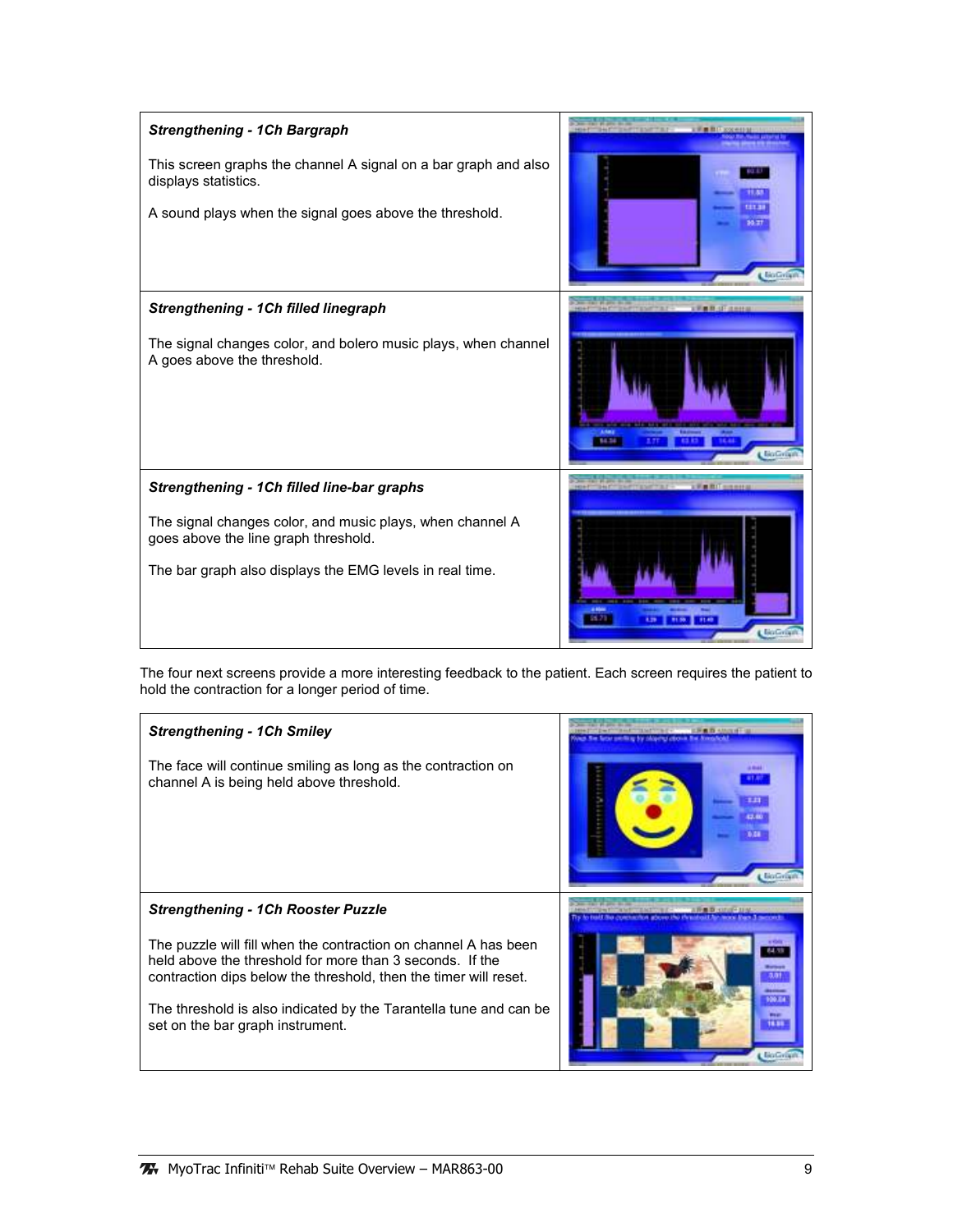#### Strengthening - 1Ch Flower Puzzle

The puzzle will fill when the contraction on channel A has been held above the threshold for more than 5 seconds. If the contraction dips below the threshold, then the timer will reset.

The threshold is also indicated by a jazz tune and set on the bar graph.

#### Strengthening - 1Ch Dolphin Puzzle

The puzzle will fill when the contraction on channel A has been held above the threshold for more than 10 seconds. If the contraction dips below the threshold, then the timer will reset.

The threshold is also indicated by a harpsichord sound and can be set on the bar graph instrument.



The four next screens are more challenging, involving two muscles. Channel A is used for the muscle that must be activated, while channel B is used for the muscle that must not be activated.

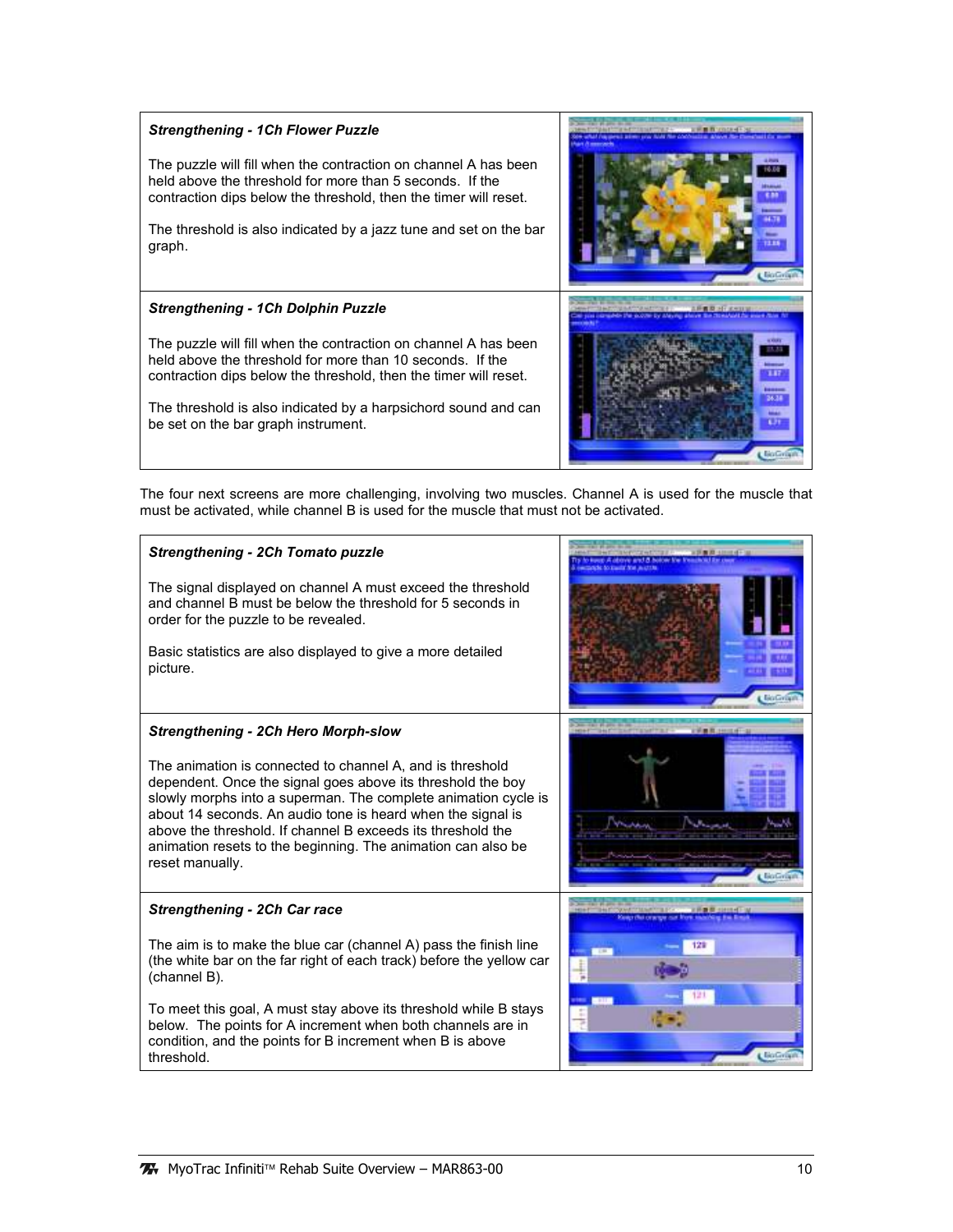#### Strengthening - 2Ch Conditional DVD

The DVD stays on when the channel A signal is above its threshold and channel B signal stays below. If either condition is not met the DVD stops playing.



The two next screens are specific to a given joint.

#### Strengthening - 2Ch Knee flexion

Control over both channels during the movement is required to move the animation. The threshold can be set on the bar graphs to make it progressively easier or harder to trigger the animation.



Strengthening - 2Ch Wrist flexion

Control over both channels during the movement is required to move the animation. The threshold can be set on the bar graphs to make it progressively easier or harder to trigger the animation.

#### CATEGORY: CONTROL

These screens are designed for muscle control training. The scale should be adjusted according to the maximal force. Channel B is used to train the patient not to activate a second muscle while activating the first one. The threshold of channel B should be set at a small value above the resting baseline.

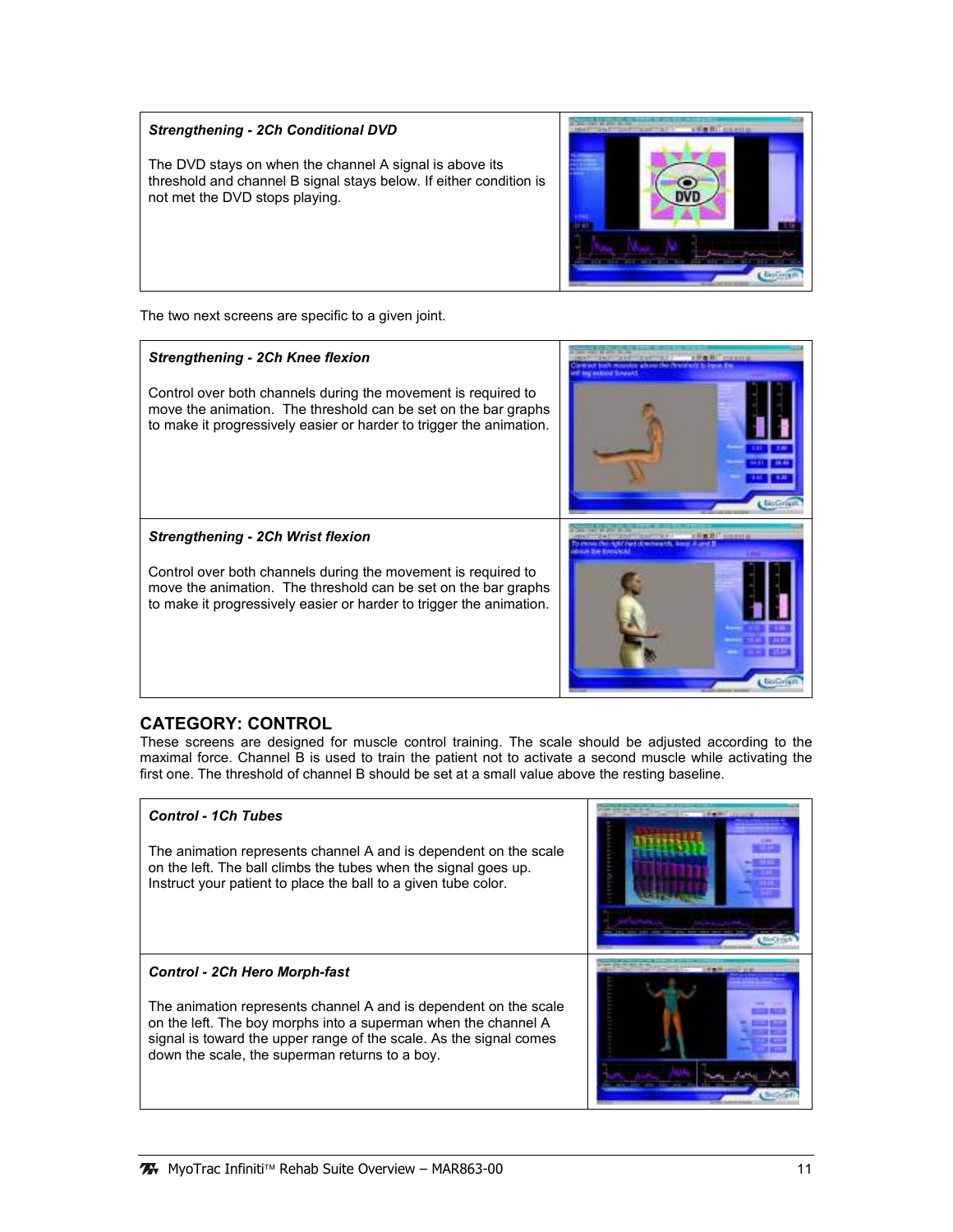#### Control - 2Ch Animal game

An exercise to control muscle contraction by lining up the cartoon man with the animal in the blue square while the line-up of animals constantly changes. Channel A is connected to the animation. The stronger the contraction, the further the man moves to the right. To keep the man moving, the signal from channel B should remain below its threshold.

#### Control - 1Ch Tension Discrimination Training level 1, 2 and 3

Each screen contains a template to follow. Three levels of difficulty are available. You can also adjust the level of difficulty by adjusting the graph scale. These screens are designed for tension discrimination training and for muscle contraction control.



### CATEGORY: EQUILIBRATION

These screens are designed for equilibration training. Equilibration refers to bringing muscles into equilibrium.

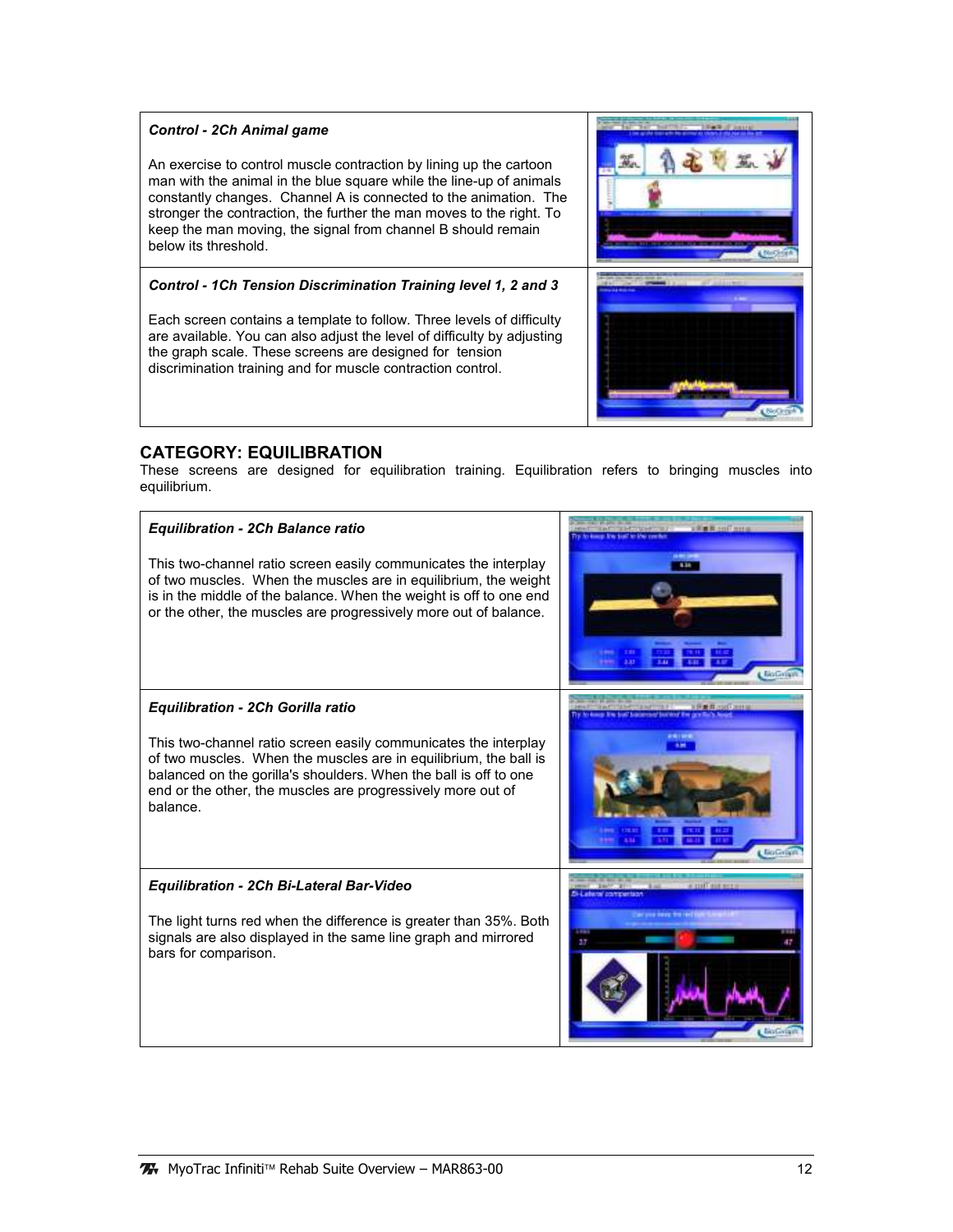#### Equilibration - 2Ch Bi-Lateral Bar-Video 2

The light turns red when the difference is greater than 35%. Both signals are also displayed in the same line graph and bars for comparison.



### CATEGORY: TRAINING

These screens are for general training, involving more complex or various exercises.

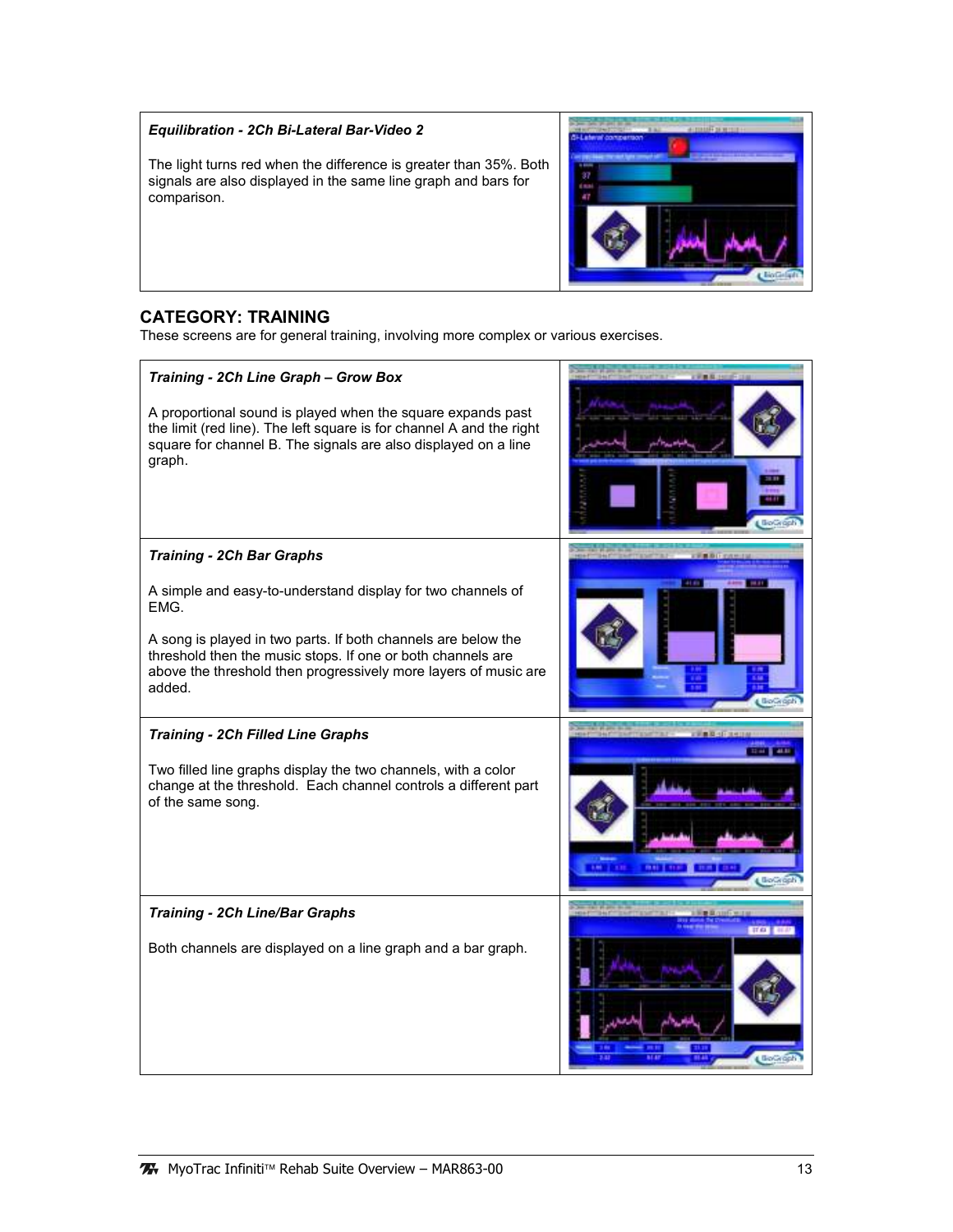#### Training – 1Ch Motor Copy Training

This screen is used for the motor copy training technique. It can also be used to train the patient to consistently repeat the same contraction without a template.

Do the first repetition, and then wait for the new signal to appear in the top graph below before doing the next repetition. The movement detection threshold is set to 20µV. If you want to modify this value, from the Edit menu select Edit VC Settings, select V210 and edit the Input 2 Constant Value.

#### REVIEW AND REPORT

You can then review the session with the screen Report-Review 1 Ch Open display for 1 channel or with the screen Report-Review 2 Ch Open display for two channels in the category Report-Review and generate a session report.

## EXPERT SCREENS

These screens use advanced concepts and properties of the EMG signal, such as raw EMG, frequency spectrum and median frequency. You can use them to troubleshoot the system, if you see unexpected waveforms or levels in the signal. You can also use them in review mode to reject artifacts before computing statistics or to perform more advanced assessment. Or you can simply use them to learn more about EMG.

| Expert - 1Ch linegraph raw 3D spectrum<br>This screen graphs the raw EMG and frequency spectrum of channel A,<br>and displays median frequency and statistics.            | La bux Third Disk H<br>3.56<br>man<br>23 F.Y<br>69.00<br><b>BioGr</b>                                           |
|---------------------------------------------------------------------------------------------------------------------------------------------------------------------------|-----------------------------------------------------------------------------------------------------------------|
| Expert - 2Ch linegraph raw 3D spectrum<br>This screen graphs the raw EMG and frequency spectrum of both channel<br>A and B, and displays median frequency and statistics. | <b>A SHOWATT MITTER</b><br><b>Calling</b><br>72. AU<br>$\cdots$<br><b>SARGE FRIDAY</b><br>n me<br><b>BioGra</b> |

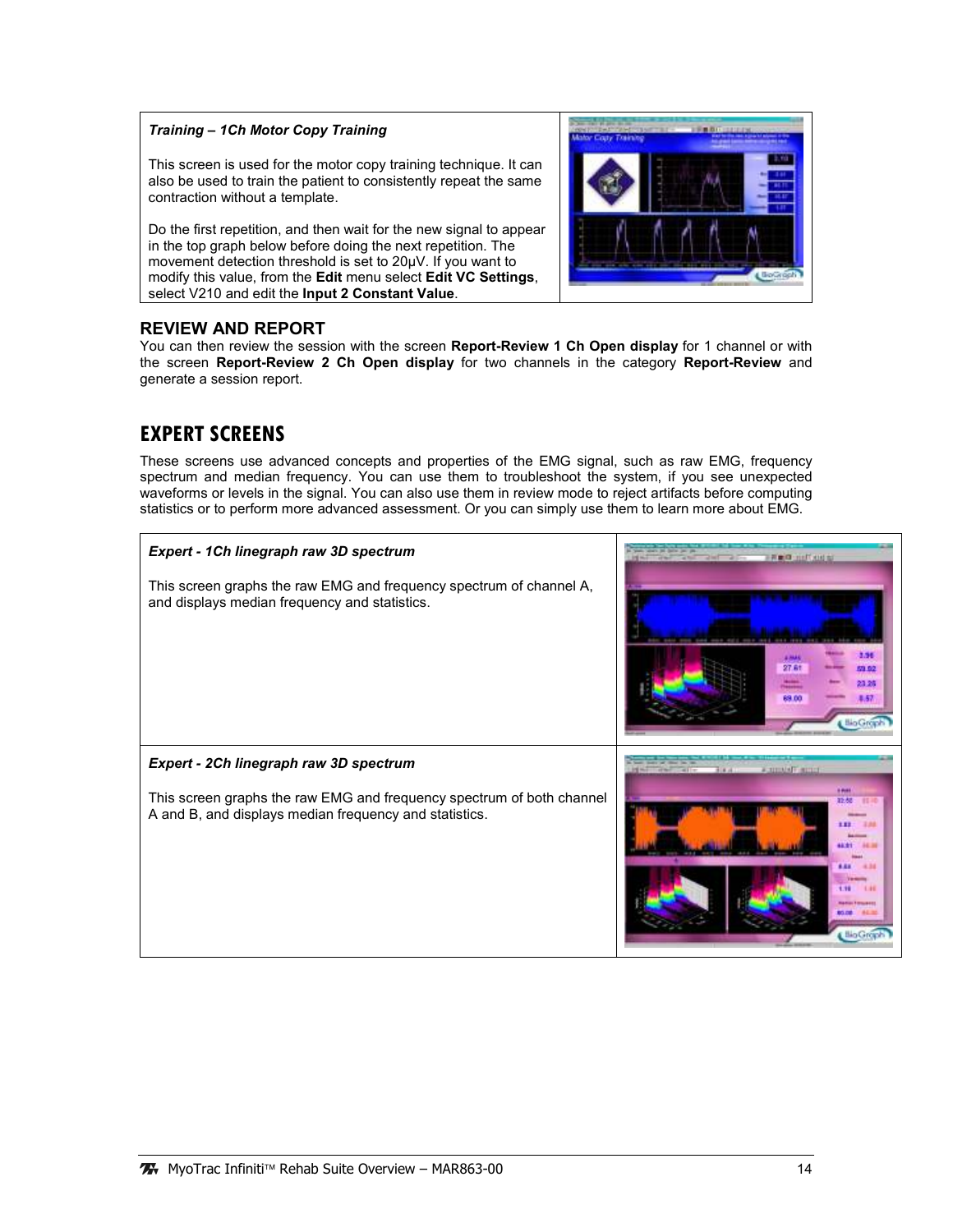#### Expert - Ch A linegraph raw 3D spectrum

This screen graphs the raw EMG, two frequency spectra, median frequency and RMS EMG for channel A.

Median frequency and RMS are displayed on the same screen, because the median frequency is not relevant when the muscle is relaxing. By displaying the RMS EMG, it shows you when the muscle fires.

The two spectra show two different frequency ranges. The first one on the left isolates the slow-twitch fibers, and the second one on the right isolates the fast-twitch fibers.



FROTAL

щm  $\frac{1}{87.03}$ 

**HoGroph**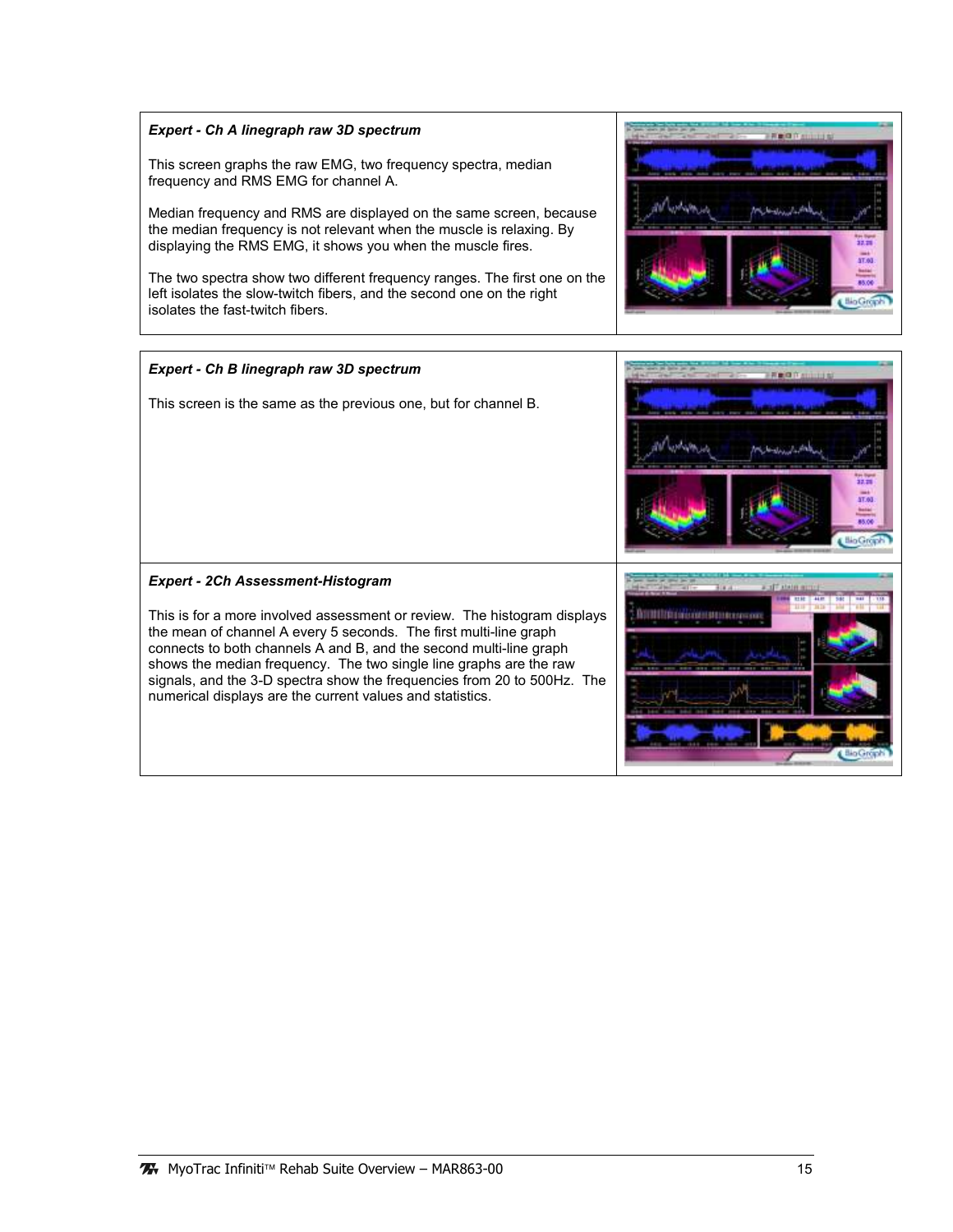## **Treatment of Incontinence**

Most incontinence problems can be improved by biofeedback. Its role in controlling urinary and fecal incontinence is widely recognized and well-established. Patients can acquire more control over their pelvic floor muscle through strengthening exercises, reducing excessive muscle activity or using the muscles appropriately.

Two types of protocols are presented:

- Assessment protocols
- Training protocols (such as templates, strengthening or relaxation)

The assessment protocols will help you to evaluate the condition of your patient, before, during and after the treatment, and will allow you to generate session reports or trend reports.

All the assessments are scripts. Most of the training protocols are open display screens; some of them are scripts.

## ATTACHING ELECTRODES– PREPARATION FOR TREATMENT

#### CHANNEL A FOR PELVIC MUSCLES



Channel A is dedicated to monitoring the pelvic muscles and requires the use of a vaginal or rectal sensor.

The picture on the left shows the cable required to connect the vaginal/rectal sensor to the device. The two connectors of the sensor connect directly to the DIN jacks (blue and yellow).

The black jack with the snap is connected the reference electrode.

Connect the sensor to the DIN jacks and the surface electrode to the snap, and the cable to the input A of the device.

Place the reference electrode (black connector) anywhere on the body (thigh or abdomen, for instance).

An example of the connections is shown on the right.

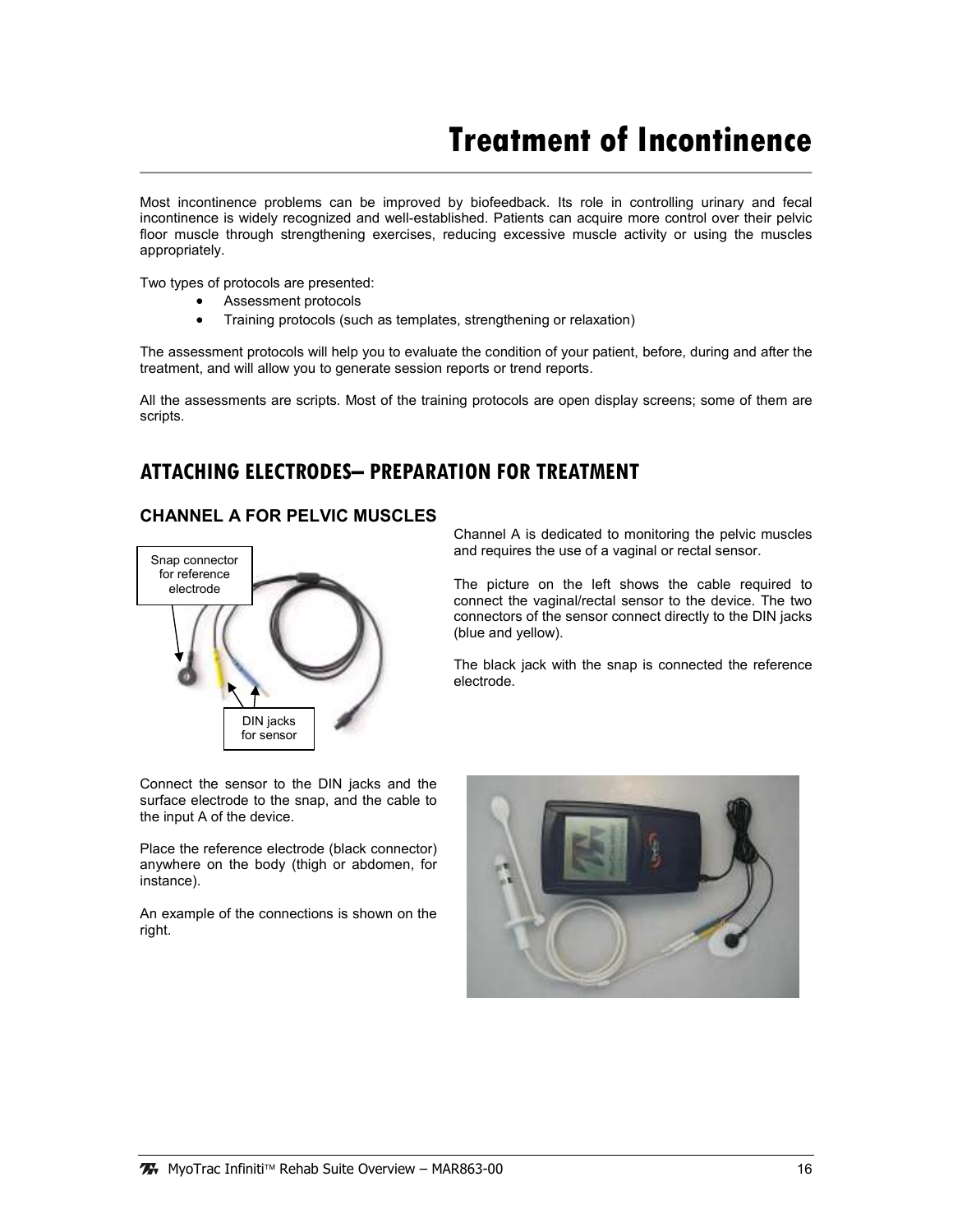#### CHANNEL B FOR ABDOMINAL MUSCLES



Connect the EMG electrodes to the DIN cable, using the adaptors, and the cable to input B of the device.

Then place the electrodes on the muscle as illustrated.

Place the reference electrode (black connector) anywhere on the body, but more proximally than the active electrodes (yellow and blue connectors), as shown on the picture.

Make sure the electrodes are placed firmly on the skin, and make good contact between the skin and electrodes.

It is recommended to put conductive electrode paste or cream on the EMG electrodes (grey area only) before applying them to the skin.

## QUICK ASSESSMENT PROTOCOLS (SCRIPTS)

These protocols can be performed at the beginning of each visit. They allow you to quickly assess the patient's condition and get the training parameters of the day (since a patient's condition can change over time).

#### **BASELINE**

This protocol measures the resting level of the pelvic floor. The patient must be asked to totally relax the muscle.

#### MAXIMAL FORCE

This protocol measures the maximal force. The maximal force is the highest level of voluntary contraction that a person can achieve without inducing unacceptable pain.

## PELVIC MUSCLE DYSFUNCTION ASSESSMENT (SCRIPT)

There are many types of biofeedback assessments for the pelvic muscles; these are typically dependent upon the type of incontinence and/or muscle dysfunction that the patient presents. The assessment script included within the Suite is R PMD Assessment 5 Activities that can be found in the script category Rehab Suite – Assessment. This is a basic assessment protocol that allows the clinician an objective measurement of pelvic muscle function and progress.

Channel B is dedicated to monitoring the abdominal muscles.

It requires the use of EMG surface electrodes.

In order to use EMG surface electrodes with the extender cable, you must attach the two black adaptors to the pins of the cable, as shown in the picture.

For EMG, the blue (positive) and yellow (negative) connectors are for the active electrodes, the black one is for the reference.

Before applying electrodes, make sure the skin surface is clean and dry.

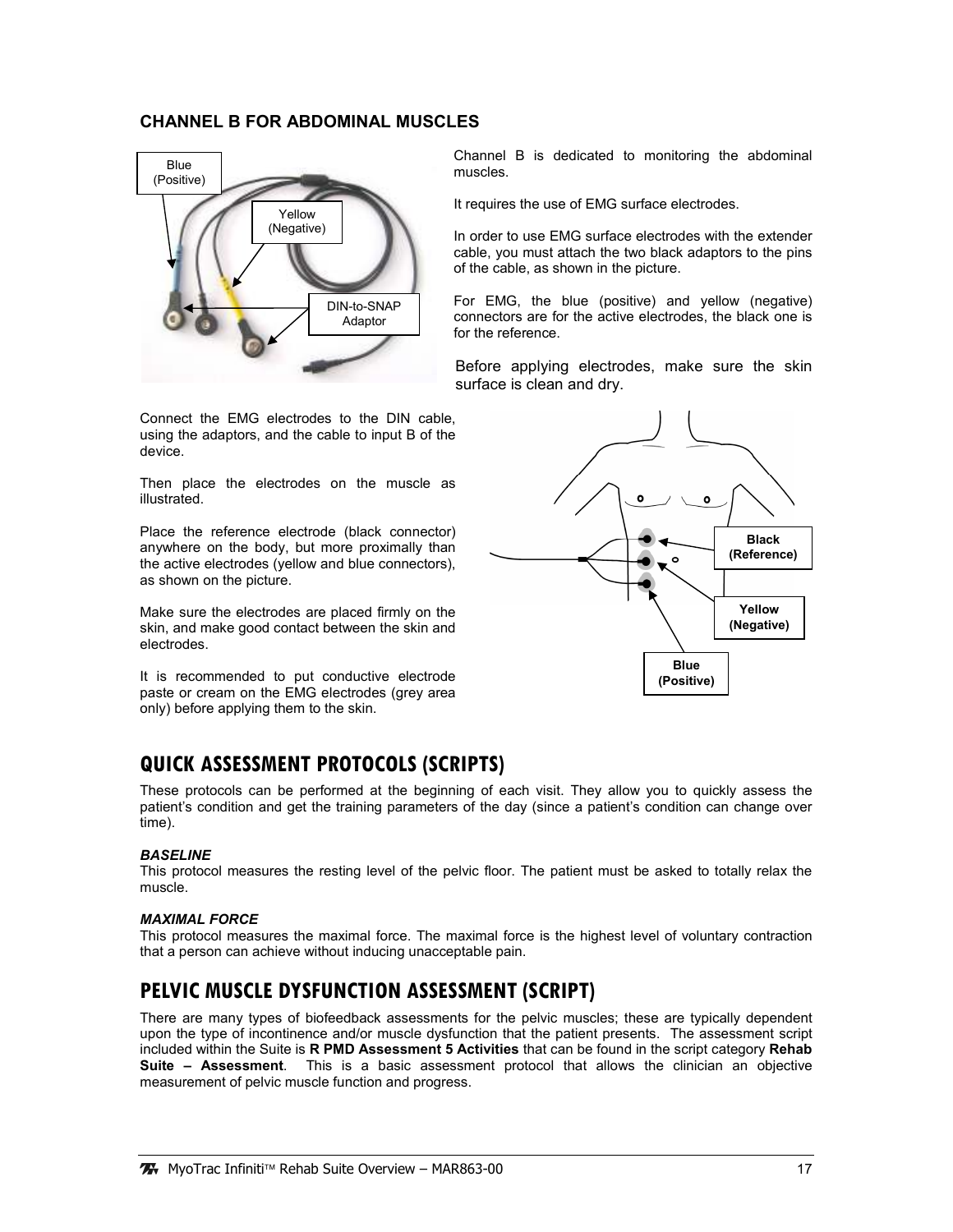## PELVIC MUSCLE TRAINING (SCRIPT)

The script is called R PMD 10-10sec 10 cycles and can be found in the script category Rehab Suite -Pelvic Muscle Training.

## PERINEAL TRAINING WITH TEMPLATE (SCRIPTS)

This is a series of work-rest and training scripts focusing on perineal reeducation. The scripts in the first section provide short exercise sessions (1 to 2 minutes) with simple templates. The scripts in the second section are longer sessions with complex templates and they can be used in the design of a treatment program.

#### SHORT TRAINING SCRIPTS

These scripts can be found in the script category of Rehab Suite - Short Template Training.

#### LONG TRAINING SCRIPTS

The scripts in this section allow you to customize a course of treatment for your patient. Each planned exercise has a template screen that the person can follow. These scripts can be found in the script category of Rehab Suite – Long Template Training.

#### REVIEW AND REPORT

At the end of the session, you can enter session notes.

#### PERINEAL TRAINING TEMPLATES

Controlled Perineal Contractions

Held Perineal Contractions

PC Hypertonicity

PC Hypotonicity

Perineal Control End-Treatment

Perineal Control Mid-Treatment

Perineal Control Start-Treatment

Postpartum Perineal Tonicity

Relaxation of Perineal Muscles

Stress Incontinence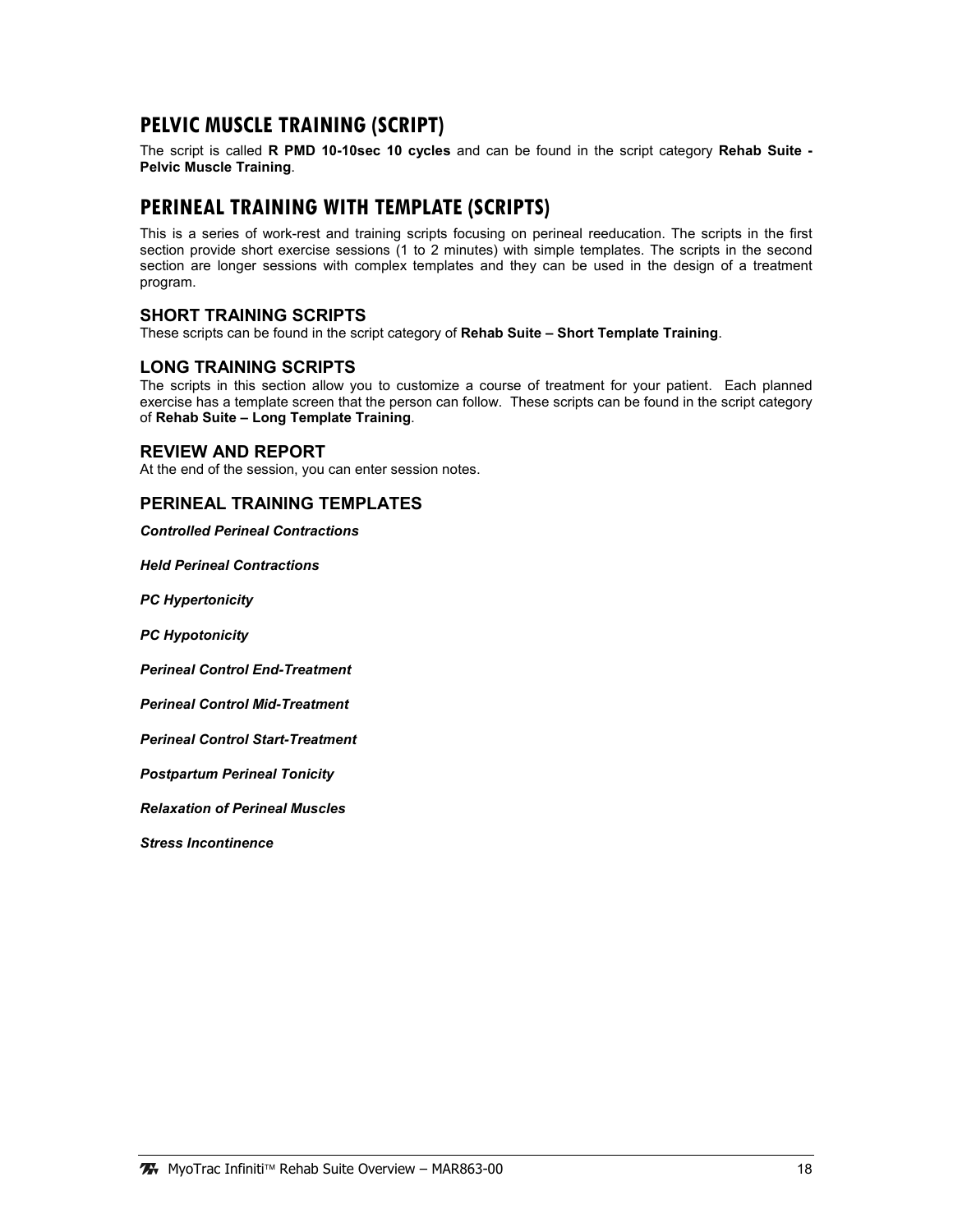## OPEN DISPLAY EXERCISES

The objective of using an open display is to provide variety and engage the patient in more challenging feedback.

#### CATEGORY: STRENGTHENING

These strengthening screens are used primarily for reinforcing muscle contractions of channel A.

Note that channel B is dedicated to the monitoring of the abdominal muscles, which have to remain relaxed when the pelvic muscles (channel A) are contracted.



### CATEGORY: RELAXATION

The relaxation screens are designed to reinforce lowering levels of EMG activity. The rewards are typically set to encourage EMG activity to fall below its threshold. As the patient releases muscle tension/activity they are rewarded through audio and visual feedback, usually linked to an animation or signal display.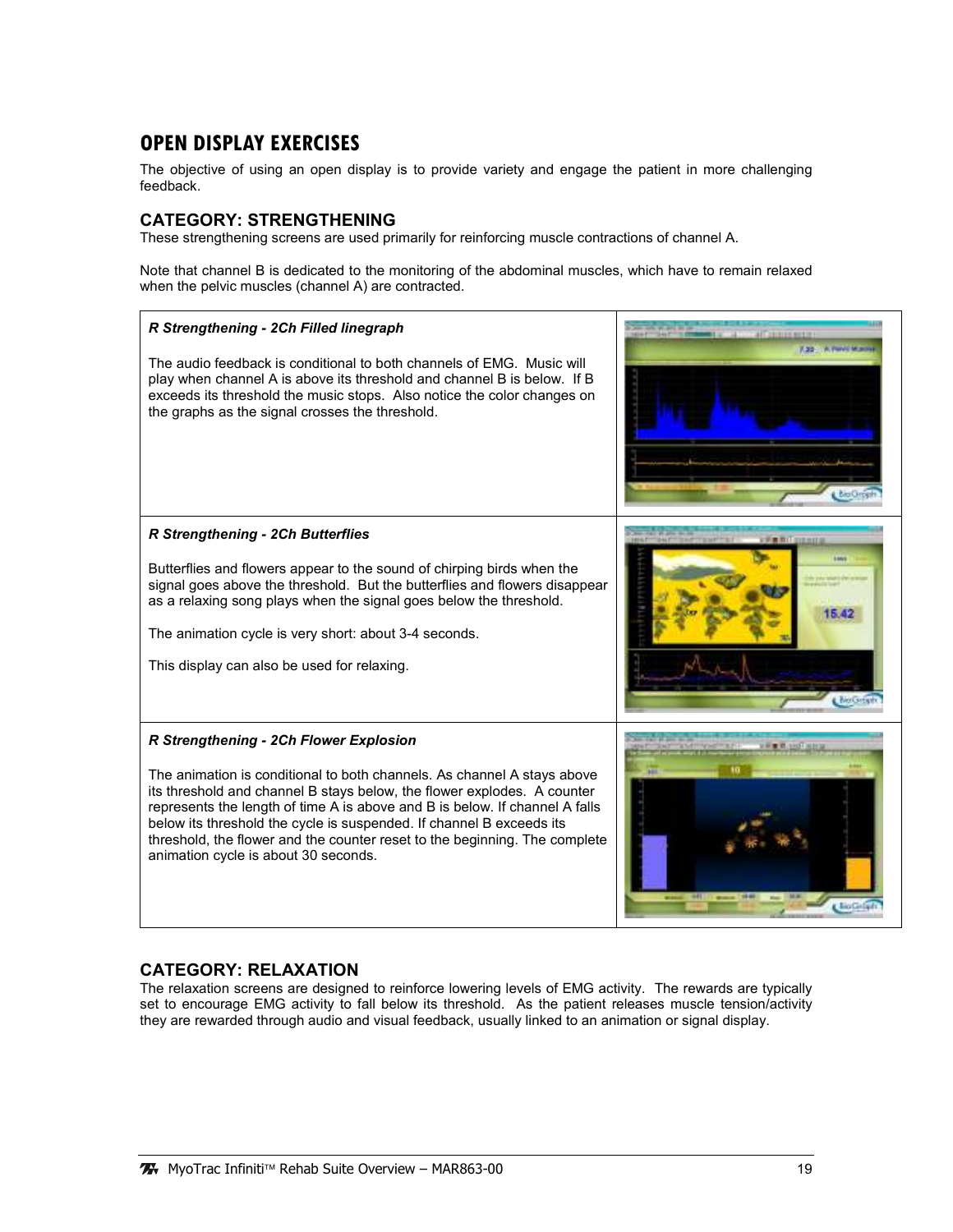

### CATEGORY: CONTROL

After the patient has gained some muscle control they can test their newly developed skill with more difficult exercises where the level of contraction must be controlled.

The variable in using these screens for well-conditioned muscle tone vs. extremely poor muscle tone is the scale of the animation and/or the threshold setting.

### R Control - 2Ch Animal game An exercise to control muscle contraction by lining up the cartoon man with the animal in the blue square while the line-up of animals constantly changes. Channel A is connected to the animation. The stronger the contraction, the further the man moves to the right. To keep the man moving, the signal from channel B should remain below its threshold. Adjusting the maximum scale setting on the animation can make the game easier or more difficult. The higher the scale setting, the stronger the contraction must be to move the man to the far right.